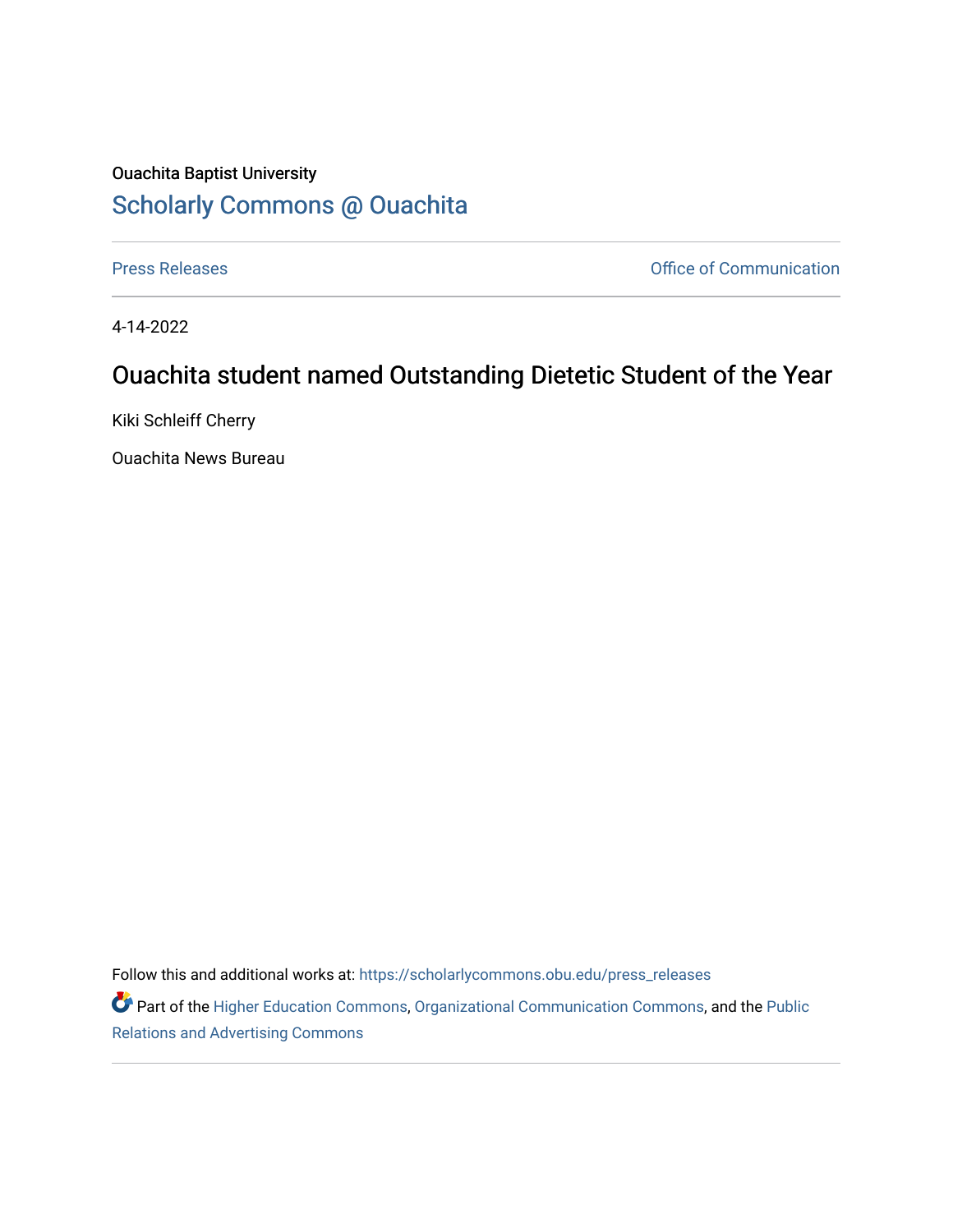



*Photo 1* Latina Robinson, Photo taken by Abby Blankenship

For immediate release **Ouachita student named Outstanding Dietetic Student of the Year** *By Kiki Schleiff Cherry* April 14, 2021 For more information, contact Ouachita's news bureau at [newsbureau@obu.edu](mailto:newsbureau@obu.edu) or (870)245-5206

ARKADELPHIA, Ark.—Latina Robinson of North Little Rock, Ark., a Dietetic Internship graduate student at Ouachita Baptist University, has been named the 2021-2022 Outstanding Dietetic Student of the Year in Dietetic Internship by the Arkansas Academy of Nutrition and Dietetics. She was selected from among students in all of Arkansas' dietetic internship programs accredited by the Accreditation Council for Education in Nutrition and Dietetics (ACEND).

Robinson credits her director and professors in the dietetic internship program at Ouachita for motivating and inspiring her. "I would not be where I am without their authentic and genuine support," she said.

Her decision to attend Ouachita was enabled in part by a scholarship she received at the beginning of the 2021-22 academic year. Robinson was one of two students nationwide awarded with the \$25,000 Advancing Diversity in Dietetics Scholarship by the Academy of Nutrition.